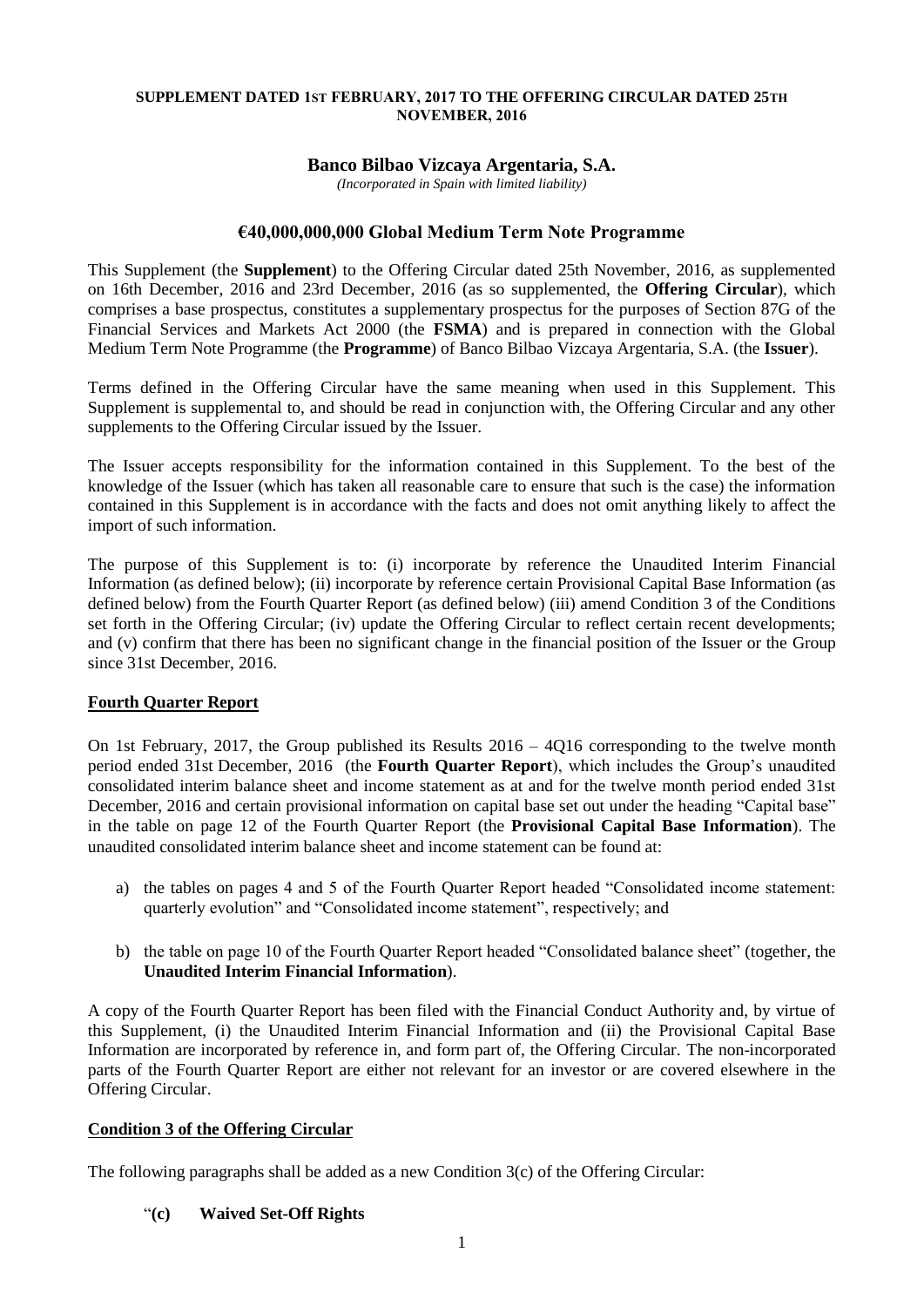No holder of any Subordinated Note may at any time exercise or claim any Waived Set-Off Rights against any right, claim or liability of the Issuer or that the Issuer may have or acquire against such holder, directly or indirectly and howsoever arising (and including all such rights, claims and liabilities arising under or in relation to any and all agreements or other instruments of any kind, whether or not relating to such Subordinated Note) and each holder of any Subordinated Note shall be deemed to have waived all Waived-Set-Off Rights to the fullest extent permitted by applicable law in relation to all such actual and potential rights, claims and liabilities. Notwithstanding the preceding sentence, if any amount payable by the Issuer in respect of, or arising under or in connection with, any Subordinated Note to any holder of such Subordinated Note is discharged by set-off, such holder shall, subject to applicable law, immediately pay an amount equal to the amount of such discharge to the Issuer and, until such time as payment is made, shall hold an amount equal to such amount in trust for the Issuer and, accordingly, any such discharge shall be deemed not to have taken place.

Nothing in this Condition 3(c) is intended to provide, or shall be construed as acknowledging, any Waived Set-Off Rights or that any such Waived Set-Off Right is or would be available to any holder of any Subordinated Note but for this Condition 3(c).

In this Condition:

**Waived Set-Off Rights** means any and all rights or claims of any holder of a Subordinated Note for deduction, set-off, netting, compensation, retention or counterclaim arising directly or indirectly under or in connection with any Subordinated Note."

### **Recent Developments**

The following section shall be added as a new "Recent Developments" section on page 117 of the Offering Circular and by virtue of this Supplement, the Offering Circular shall be deemed updated accordingly:

#### "**Recent Developments**

In accordance with BBVA's shareholder remuneration policy (which established the distribution of an annual pay-out of between 35 per cent. and 40 per cent. of profits obtained in each financial year and the progressive reduction of the remuneration via "Dividend Options"), it is expected to be proposed for consideration by the relevant competent governing bodies of BBVA the approval of a capital increase to be charged to reserves for the implementation of a "Dividend Option" in 2017 (which is expected to be executed in April, subject to receipt of authorisations from the relevant competent governing bodies of BBVA) in a gross amount of approximately  $\epsilon$ 0.13 per share. The subsequent shareholders' remuneration that could be approved would be payable in cash.

This in cash shareholders' remuneration policy would, for each financial year, be made up of an interim distribution on account of the dividend for that year (which is expected to be paid in October of the relevant year) and a final dividend (which would be paid at the end of a financial year once the profit allocation has been approved, which is expected to be in April of the following financial year), subject to receipt of authorisations by the relevant competent governing bodies of BBVA)."

There has been no significant change in the financial position of the Issuer or the Group since 31st December, 2016.

Copies of all documents incorporated by reference in the Offering Circular are available on the website of the Regulatory News Service operated by the London Stock Exchange at http://www.londonstockexchange.com/exchange/news/market-news/market-news-home.html and can also be